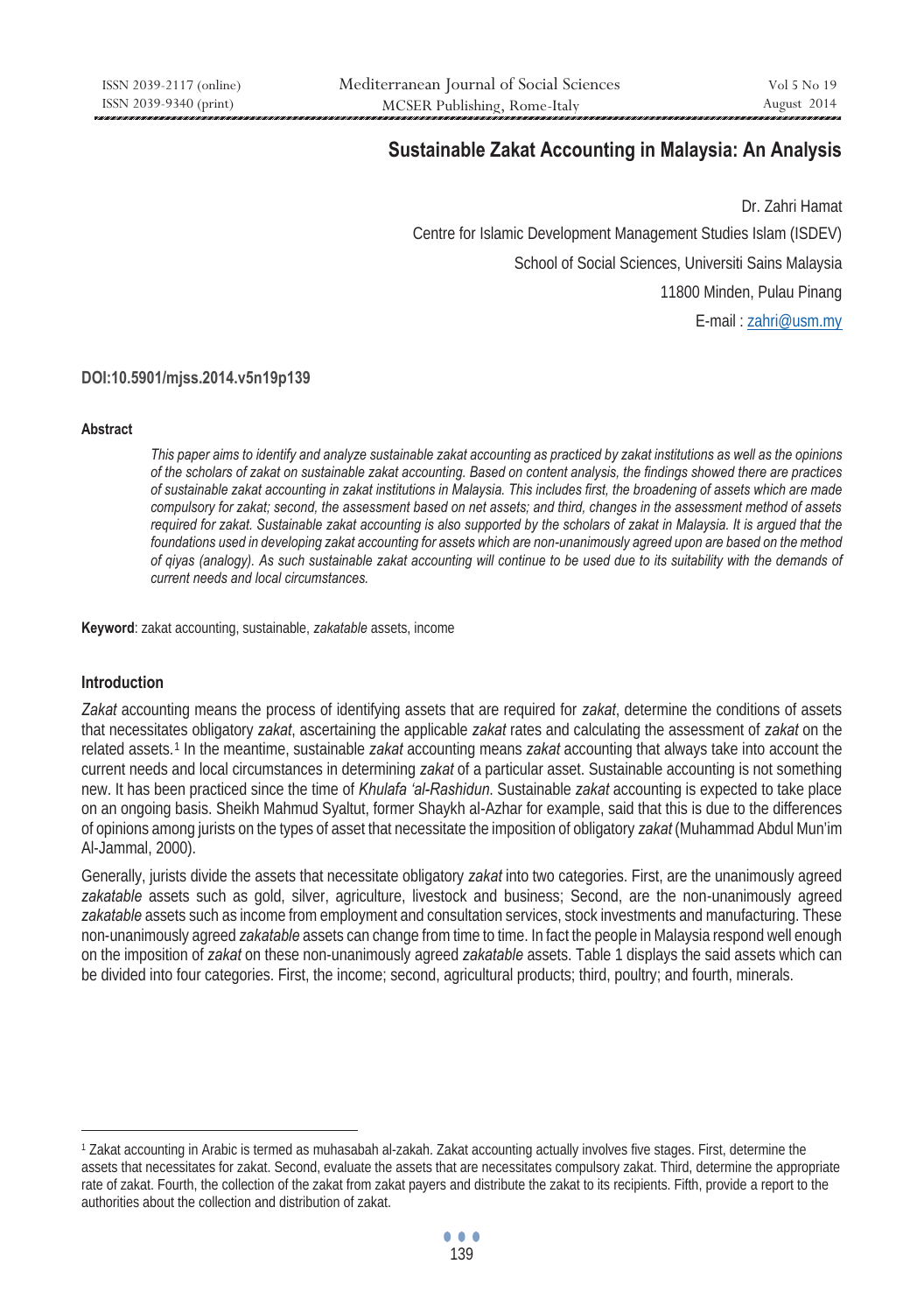$\overline{a}$ 

#### Table 1 Non-unanimously Agreed *Zakat* Assets

| <b>Categories of Assets</b> | <b>Types of Assets</b>                                                                                  |
|-----------------------------|---------------------------------------------------------------------------------------------------------|
| Income                      | Salary, open income, shares, bonds, gifts, royalties, honorarium,<br>consultations and al-mustaghallat. |
| Agriculture                 | Palm oil, orchards, rubber, cocoa, vegetables and honey.                                                |
| Livestock                   | Chickens, ducks, fish, birds, ostriches and rabbits.                                                    |
| <b>Minerals</b>             | Tin, iron pieces, gems and petroleum.                                                                   |

Source: Sanep Hairunnizam Ahmad & Wahid (2003)

This paper intends to explore *zakat* accounting practices of *zakat* institutions in Malaysia and then explore the opinions of scholars of *zakat* towards sustainable *zakat* accounting that is practiced in Malaysia. It is divided into three parts. The first part identifies the basics of *zakat* accounting before exploring the sustainable *zakat* accounting practiced by the *Khulafa 'al-Rashidun*. It provides the background to this paper. The second part analyzes the broadening of assets that necessitate obligatory *zakat*, calculating the assessment of *zakat* based on the net asset, and the method of determining the rate of *zakat* assessment. It is meant to showcase the advent of sustainable *zakat* accounting of *zakat* institutions in Malaysia. The third part analyzes the opinions of scholars of *zakat* in Malaysia on sustainable *zakat* accounting in Malaysia, particularly the *zakat* accounting for income and business.

## **Sustainable** *Zakat* **Accounting and Practices of The** *Khulafa 'Al-Rashidun*

The basis of sustainable *zakat* accounting is actually sourced from the Quran and the Sunnah of the Prophet Muhammad (pbuh) himself.<sup>1</sup> It is as a result of the mentioning of the word assets in which zakat is compulsory to be imposed upon in two forms by the Quran and the Sunnah of the Prophet (pbuh). First is in the general form; and the second is in the specific form (Mahmood Zuhdi Abdul. Majid, 2003). In the general form, the Qur'an only mentions one part of the assets (wealth) (*al-Tawbah*, 9: 103) or assets (properties) (*al-Dhariyat*, 51: 19). In the specific form, the Quran mentions about gold and silver (*al-Tawbah*, 9: 34), agriculture (*al-An'am*, 6: 141), business and mineral resources (*al-Baqarah*, 2: 267).

According to Mahmood Zuhdi Abdul Majid (2003), although the Qur'an mentions specifically certain types of asset in which *zakat* is compulsorily imposed on them (*al-Tawbah*, 9: 34; *al*-*An'am*, 6: 141, and *al-Baqarah*, 2: 267), but there is no indication that restricts the general sense that is found in verse 103 of *Surat al-Tawbah* and verse 19 of *Surat al-Dhariyat*. According to him, these three verses describe only certain types of asset in which *zakat* is to be compulsorily imposed but this does not mean that for other types of assets *zakat* is not obligatory.

In the general form, the Prophet mentions the word "their wealth" (al-Bukhari, No. 478). While in the specific form, the Prophet mentions the types of wealth such as business assets (Abu Dawud, No. 1557), agricultural products such as wheat, barley and vines, livestock such as sheep (Al-Bukhari, No. 525), camel (al- Bukhari, No. 533), and mineral resources (Al-Bukhari, No. 575). The Prophet also mentioned the conditions in which it is obligatory to impose *zakat* on the wealth such as sufficient *nisab* (the passage one year) which bears the following meaning:-

*"No zakat is imposed on less than five camels, and no zakat is imposed on silver that is less than five silver awaq, and no zakat is imposed on grains if less than five awsuq" (al-Bukhari, No.538).* 

Furthermore sustainable *zakat* accounting has also been detected from the writings of classical scholars. Among them is Abu Ubayd (1991). Abu Ubayd has compiled the Hadiths concerning the types of assets in which obligatory *zakat* is to be imposed upon them. He also made a review and then gave an opinion on an issue pertaining to the imposition of *zakat* on the assets or wealth in which *zakat* is compulsory to be imposed based on the Hadith of Prophet (pbuh) and opinions of jurists.

<sup>1</sup> The word wealth is a translation from the Arabic word amwal. The word amwal can also be translated as assets. For example, Allah says in the Quran: "Take (part) of the wealth (amwal) they become alms (zakat), (to him) you would cleanse them (of sin) and purifying them (from the bad manners) ..." (al-Tawbah, 9: 103).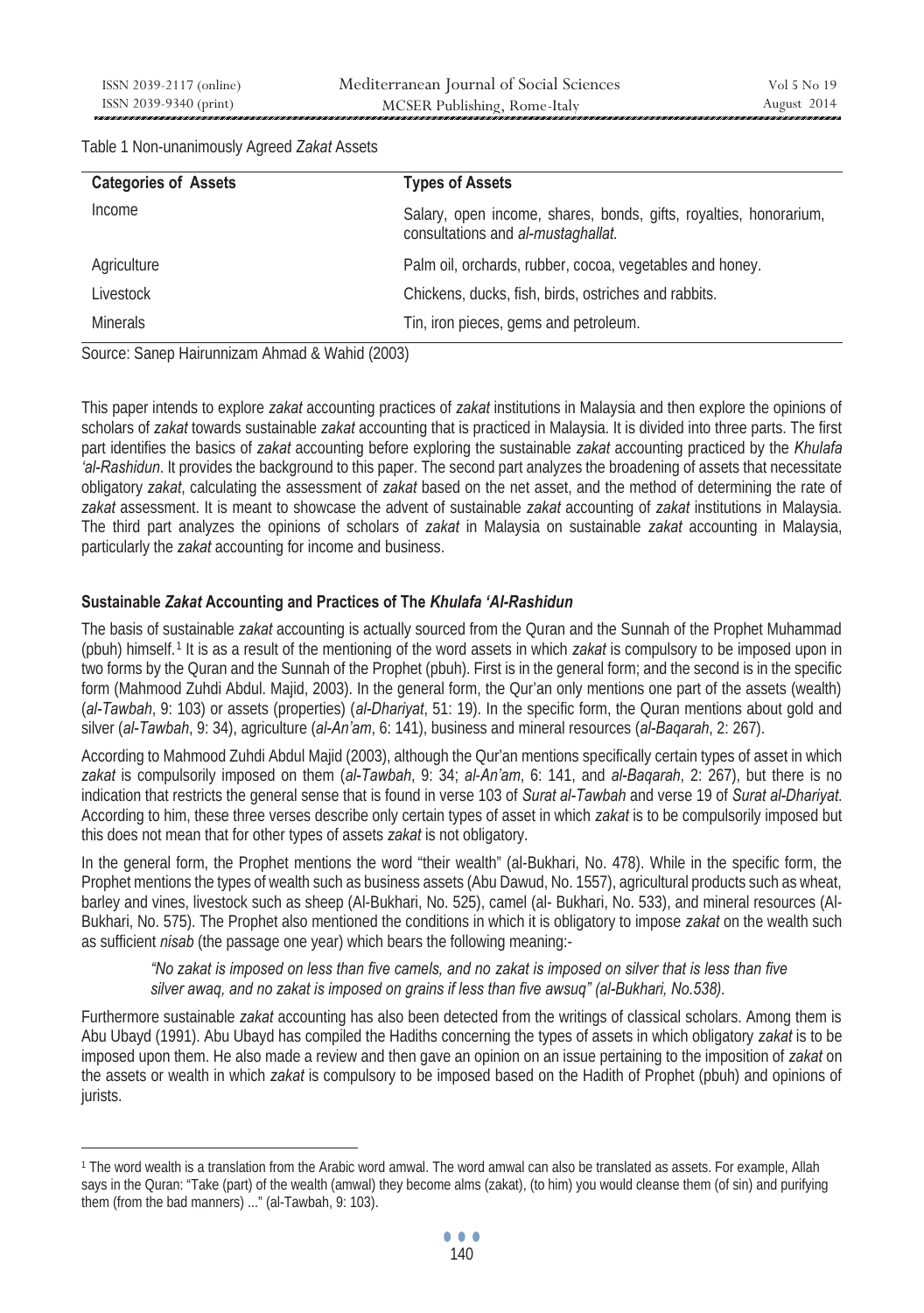| ISSN 2039-2117 (online) | Mediterranean Journal of Social Sciences | Vol 5 No 19 |
|-------------------------|------------------------------------------|-------------|
| ISSN 2039-9340 (print)  | MCSER Publishing, Rome-Italy             | August 2014 |

Among the writings of contemporary scholars about sustainable *zakat* accounting is Muhammad Kamal 'Atiyah (1995). Muhammad Kamal 'Atiyah concluded that assets in which *zakat* are to be compulsorily imposed can be divided into two categories. First, fixed assets; and second, current assets.<sup>1</sup> Fixed assets are subject to zakat based on the income derived from the assets only while current assets are subject to *zakat* on both the assets and income derived from the assets. Al Yasa 'Abubakar (2009) on the other hand, concluded that assets or wealth in which *zakat* is compulsorily imposed can be divided into two categories. First, assets in possessions (treasures), such as gold, silver and livestock. Second, income such as agriculture, mineral resources and salary.

If this is the case, then this proves that sustainable *zakat* accounting will continue to be applicable. In fact the reign of the Khulafa' al-Rasyidin exhibited such a stand.<sup>2</sup> Sustainability can at the very least be divided into three categories (Zahri Hamat, 2006). First, the government may reassess the property in which *zakat* is to be compulsorily imposed to suit current needs and local circumstances. Caliph 'Umar al-Khattab imposed *zakat* on horses, although, in the days of Prophet (pbuh) horses were exempted from *zakat* ('Ali Muhammad as-Sallabi, 2007). In contrast, during the caliphate of Ali b. Abi Talib, the horses were not subject to the imposition of zakat.<sup>3</sup>

Second, the government can broaden the basis of the imposition of *zakat* on a newly found asset or newly existed in society. Caliph 'Umar al-Khattab for example broaden the basis of *zakat* for livestock by imposing *zakat* on horses and the basis of *zakat* for agriculture by imposing *zakat* on peanuts, cotton and olives, as well as a few types of sea produce.

Third, the government can make changes to *zakat* accounting that is being practiced. Caliph 'Umar al-Khattab imposed *zakat* on honey at a rate of 5 - 10 per cent based on the energy used in processing honey. Caliph Uthman b. Affan on the other hand imposed *zakat* on net assets. *Zakat* is assessed after deducting all the debts of the *zakat* payer first. *Zakat* is then imposed on the remaining asset or net asset. Caliph Ali b. Abi Talib, for example introduced the *zakat* rate for the first five camels, which can be replaced with a younger camel or an older one provided that compensation is paid to its owner with two sheep or 10 *dirhams*.

Sustainable *zakat* accounting occurs among others due to the mentioning of assets or wealth in which *zakat* is to be compulsorily imposed by the Qur'an and the *Sunnah* of Prophet (pbuh) himself either in general or in the specific sense. Sustainability is very much alive during the reign of the *Khulafa' al-Rasyidun*, specifically during the reign of Caliph 'Umar al-Khattab. The government then had re-evaluated the assets in accordance with the needs and local circumstances of the time. The government extended the basis of *zakat* by imposing *zakat* on new assets in the community. In fact changes in *zakat* accounting which was practiced then were also made.

#### **Sustainable Zakat Accounting and Practices of** *Zakat* **Institutions in Malaysia**

 $\overline{a}$ 

At the federal level, sustainable *zakat* accounting directly involves the Department of Islamic Development Malaysia (JAKIM). Among others JAKIM published a handbook on *zakat* in 2001. This handbook showcased the sustainability in *zakat* accounting. In fact the changes contained in the handbook are so great specifically on *zakat* accounting. Experts in the fields of Shariah, accounting and other professionals were involved in publishing this *zakat* handbook (JAKIM, 2001). The discussions in this handbook can be divided into three categories. First, *zakat* is only applicable to a particular asset. It covers *zakat* of gold and silver. Second, *zakat* is imposed on asset and the income derived from the asset. It covers the *zakat* on animals and *zakat* on business. Third, *zakat* is imposed only on the income derived from the asset. It covers *zakat* of agriculture, zakat ma'adin, kunuz and rikaz (buried treasure), as well as zakat of self-income.<sup>4</sup> This handbook was republished by the Department of Awqaf, Zakat and Hajj (JAWHAR) in 2008 with the title *Manual Pengurusan Pengiraan Zakat* (Manual of Zakat Calculation Management).

<sup>1</sup> The obligatory zakat on assets are in two categories that is tangible assets and intangible assets. Tangible assets are assets that cannot be concealed to avoid zakat such as agriculture, cattle and so on. Intangible assets are assets that can be hidden to avoid zakat, such as gold, silver and business commodities.<br>2 Reported by Abu 'Ubayd which bears the following meaning: "One day, 'Umar al-Khattab past the Himas, and said:" O Himas, pay

zakat of your wealth. "Himas said:" I do not have anything other than arrows and a few strands of leather. "Then 'Umar said: "Determine the price of the goods and then pay zakat" (Abu 'Ubayd, 1991: 362). 362). 369 and the same shad changed. During Caliph 'Umar al-<br><sup>3</sup> Changes in the zakat rulings happened because the meaning and purpose of breeding horses

Khattab's time, horses were bred for commercial purposes, but during the time of Caliph Ali b. Abi Talib, horses were bred for the purpose of transportation and plowing.<br>4 Obligatory zakal for assels can be divided into eight types. One is gold and silver; second is business; third is livestock; fourth of agricultural products; fifth is the money; six

seventh stocks and bonds; and the eighth is the income (JAKIM, 2001).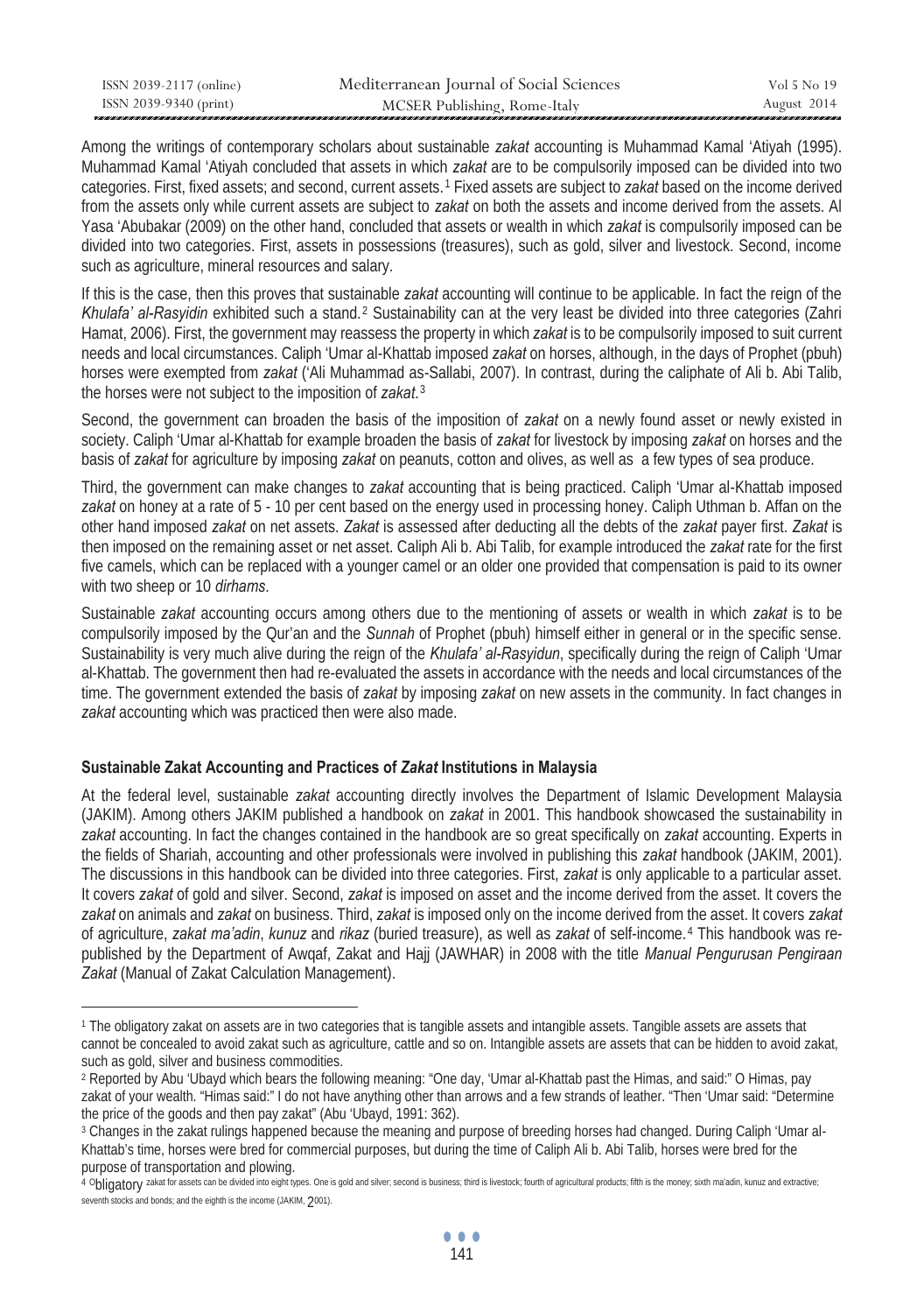| ISSN 2039-2117 (online) | Mediterranean Journal of Social Sciences | Vol 5 No 19 |
|-------------------------|------------------------------------------|-------------|
| ISSN 2039-9340 (print)  | MCSER Publishing, Rome-Italy             | August 2014 |

For *zakat* institutions in Malaysia, sustainable *zakat* accounting can at least be divided into three categories. First, the broadening of assets, wealth or properties subjected to obligatory *zakat*. It is an essential component of sustainable *zakat* accounting adopted by the institutions of *zakat* in Malaysia. Second, the assessment of *zakat* is based on net income or net asset. This means that *zakat* is imposed after deducting basic needs expenses of the *zakat* payers and their families. Third, is the sustainability of *zakat* accounting regarding the methods of interpreting obligatory *zakat*. It is used to assess assets in the two categories which are the unanimously agreed *zakatable* assets and the non-unanimously agreed *zakatable* assets.

Some of the significant broadening of assets or wealth on which *zakat* is compulsorily imposed is the *zakat* on income. Income is imposed as obligatory *zakat* based on the decision of the 31st Muzakarah Jawatankuasa Fatwa Kebangsaan (the 13th Dialogue of the National Fatwa Committee) held on December 9, 1992. This was followed with Special Muzakarah Jawatankuasa Fatwa Kebangsaan which met on June 22, 1997.

It is also made as obligatory zakat by several State Islamic Religious Councils through the States Fatwa Committees.<sup>1</sup> The Islamic Religious Council and Malay Customs of Kelantan (MAIK) requires *zakat* on employment income earned from work in the form of salaries, allowances, gratuities, compensation or income transfers or acquired through career oriented professionals, expertise or skills (Kelantan State Mufti Department, 1999). The Islamic Religious Council of Sarawak (MAIS) also imposes obligatory *zakat* on salaries, arrears of salaries, allowances and other income related to income after deducting basic needs, work financing, debts and any financing that is the cause to the real reason a person takes financing when the *nisab* (a minimum amount) is reached then *zakat* is to be imposed (State Fatwa Committee of Sarawak, 1996).

However, this differs from the Perak Syariah Committee's decision. This is because the salary or income is included in the category of obligatory *zakat* when *nisab* and *haul* (the passage of one year) have been reached as a condition that was *ittifaq* (consensus) by the majority of scholars in the four schools of thoughts. This requirement does not occur to salaries or income, thus there is no zakat imposed on salary or income (Perak Syariah Committee, 1990).<sup>2</sup>

Income means revenue received which incorporates employment income and open income. Employment income is the reward of a service with the employer covering the annual salary, arrears of salary, allowances and other income related to employment. Open income is an income through a job or business or expertise that is in the form of reward for the service rendered. This type of income includes legal services, counseling, consultation, health care, engineering, the arts and others (JAWHAR, 2008).<sup>3</sup>

In addition to income, the contributions or savings with the Employees Provident Fund (EPF) falls under the category of assets or properties that is not unanimously agreed upon. The National Fatwa Committee in November 1982 imposed compulsory *zakat* on EPF. The Selangor State also imposes obligatory *zakat* on EPF (Selangor Fatwa Committee, 2000). Assessment is made by two methods. First, *zakat* must be issued on the day the EPF contribution is received at a rate of 2.5 percent. Second, *zakat* must be issued when a *haul* (time frame) of one year has been reached after its receipt at the rate of 2.5 per cent (JAWHAR, 2008).

Holdings and investments in stocks and bonds are obligatory for *zakat* (JAWHAR, 2008). Perlis for example imposed compulsory *zakat* on stock trading activities (Perlis State Syariah Committee, 1988). *Zakat* is also imposed on *sukuk* and bonds holders (Melaka State Fatwa Committee, 2002). Owners of shares and *sukuk* are obliged to issue *zakat* if the company does not pay *zakat* on behalf of the owner of such shares. For shares owned after the *haul* is reached the rate imposed is at 2.5 per cent on the lower price between the market price and the purchase price. For stocks traded throughout

 $\overline{a}$ 

<sup>1</sup> The broadening of assets which in turn contributes to substantial zakat collection is the income received by the individual Muslim. Lembaga Zakat Selngor in 2012 for example zakat collection for income is RM268.8 million (58%) of the total collection of zakat of RM451.3 million.

<sup>2</sup> Committee for each state in Malaysia are as follows: Perlis State Shariah Committee, Fatwa Committee of Kedah, Penang State Fatwa Committee, the Perak State Shariah Committee, Selangor State Fatwa Committee, Federal Territory Islamic Law Consultative Committee, Negeri Sembilan State Fatwa Committee, Melaka State Fatwa Committee, Johor State Fatwa Committee, Terengganu State Fatwa Committee, Board of Ulama' (Scholars) of the Islamic Religious Council and Malay Custom, Kelantan, Sabah State Fatwa<br>Council, and Members of the Fatwa Board of the Sarawak State.

<sup>&</sup>lt;sup>3</sup> Perlis State Shariah Committee categorized zakat from income based on two types of qiyas (analogy). The first is analogous to the zakat of agriculture based on the acquisition at a certain time. The second is analogous to the zakat of gold and silver. It subscribes to the ground that obtained from an employee's salary that is it based on the value of gold as if what is available is gold. Therefore zakat from income is deemed as analogous to zakat of gold and silver.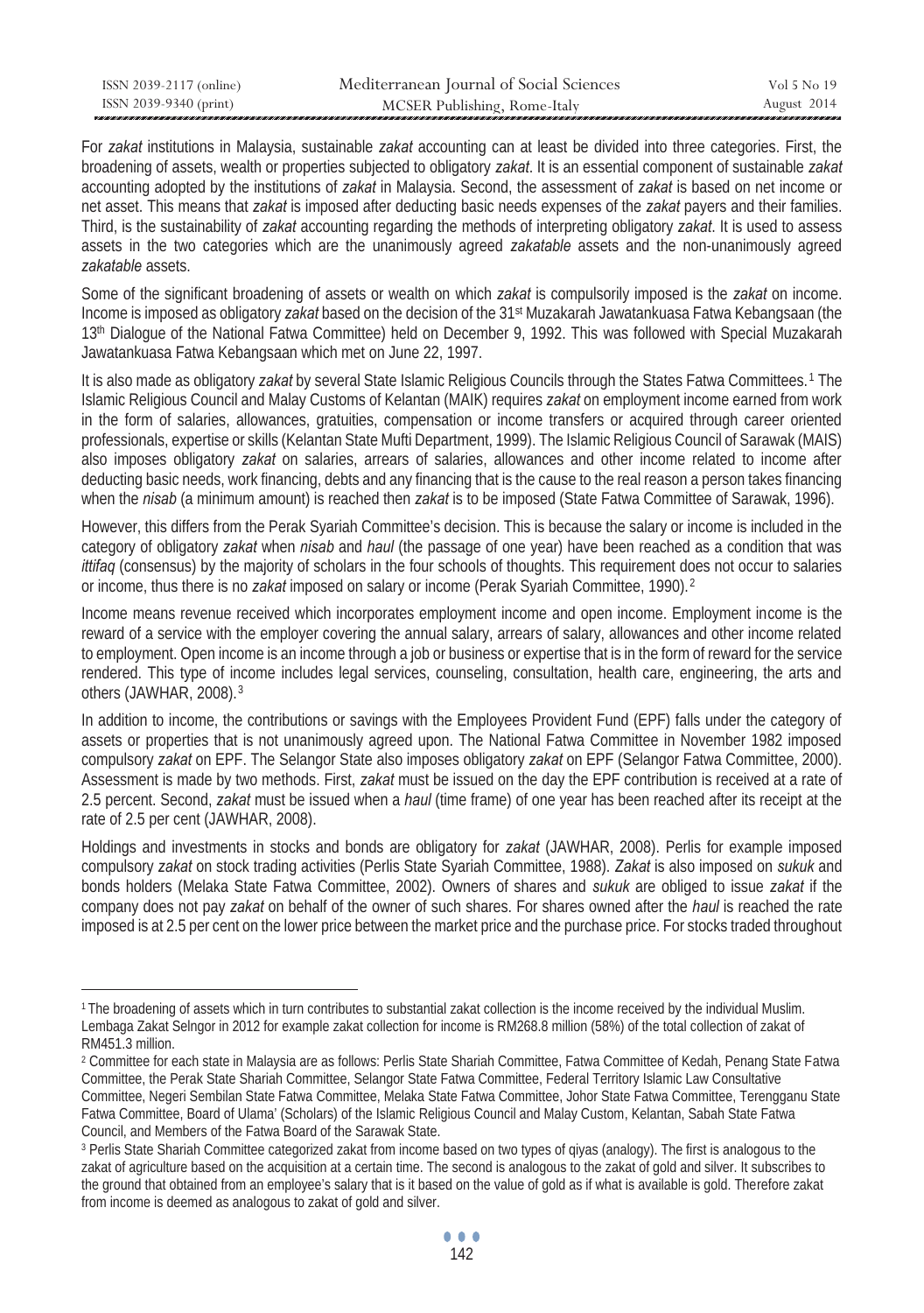the *haul*, *zakat* is imposed at a rate of 2.5 per cent on the sale of shares after deducting the cost of purchasing the said shares (JAWHAR, 2008).

Statutory body which carries on business such as the Federal Land Development Authority (FELDA) *zakat* is compulsorily imposed on its business income (National Fatwa Committee, 2005). For the income of FELDA subsidiaries managed through separate accounts, the subsidiaries are required to pay *zakat* on the subsidiaries' revenues separately.

*Zakat* is assessed based on the net income after deducting the *daruriyah* expenses. *Daruriyah* expenses are the daily basic needs based on current expenses. *Daruriyah* expenses is an *ijtihadi* (legal reasoning) issue (Perlis State Shariah Committee). It is guided by the opinion of Ibn 'Abbas and Ibn' Umar. They agreed that the *daruriyah* expenses should be deducted prior to the payment of zakat. The opinion is supported by Ahmad b. Hanbal.<sup>1</sup>

In Kelantan the established rate for *daruriyah* expenses must be the most moderate for one year. The rates cover personal expenses and that of their families. Thus the rate for personal expenses is at RM5,000, expenses for wife at RM3,000 and expenses for children at RM2,000.These rates act as a general guide only because actual *daruriyah* expenses rate depends on the number of liabilities and other *daruriyah* expenses such as groceries and food, education, transportation costs and so on (Kelantan State Mufti Department, 1999). Selangor allow personal expenses of RM8,000 while for kids is RM1,000 per child (Selangor State Fatwa Committee). Perlis Mufti Department allows personal expenses of RM8,000, for a wife who does not work at RM5,000.00, while for the parents is the actual expenses.This *daruriyah* expenses generally include personal expenses, spouse, children, parents and other responsibilities such as brothers, sisters, neighbours and travellers (guests). *Daruriyah* expenses also include obligatory contributions such as EPF contribution. The *zakat* rate is 2.5 percent on the net income (JAWHAR, 2008).

*Zakat* institutions in Malaysia have been practicing sustainability in *zakat* accounting for some time. Business z*akat* accounting have been practiced by such institutions can be divided into three methods. First, *zakat* applies only to current assets<sup>2</sup> as practiced in the state of Kedah, Johor and Kelantan. Secondly, zakat is imposed on the working capital assets as practiced in Perlis.<sup>3</sup> Third, *zakat* is imposed on the adjusted working capital as practiced in states other than the states of Kedah, Johor, Kelantan and Perlis. However at this point, all states in Malaysia impose *zakat* on the adjusted working capital.

Adjusted working capital means the adjustments made on current assets and liabilities appearing in the financial statements. These are some of the examples that exhibit the significance of sustainable *zakat* accounting for business. Adjustments that need to be made is first, the issue of the current asset items such as goods and *haram* (non-permissible) proceeds, deposits for utilities such as water, electricity and telephone and others as these items do not meet the conditions of perfect ownership; money borrowed because of the inability to fulfill the conditions of full or perfect ownership, the value of dividends in which *zakat* has been paid by the investing company; bad and expired stocks; contribution to funds of charitable nature; and stocks of raw materials as well as work-in-progress. Second, the adjusted current assets deduct current liabilities that are operating in nature such as trade payables and operational costs such as salaries, electricity, telephone and tax (JAWHAR, 2008).

There is also sustainable *zakat* accounting in *zakat* for agriculture. In Selangor, *zakat* for rice farming is charged at 5 per cent of the gross income (Selangor State Fatwa Committee). In the state of Terengganu, however, *zakat* is imposed at the rate of 10 per cent (Terengganu State Fatwa Committee). This rate is set at 10 per cent as the cost of irrigation applied by the authorities is not a burden to the farmers. Rental expenses on the agricultural land cannot be allowed.

However, this differs from the farmers in the state of Perlis. In Perlis, *zakat* is imposed on net revenue after deducting the production costs. The production costs include the rental of land, ploughing and planting, the price of fertilizers, pesticides, harvesting fee and the cost of transportation (Perlis State Shariah Committee). The irrigation cost is not allowed because it is used to determine the rate of *zakat* to be charged. Subsidies in any form cannot be treated as income from agriculture (Penang State Fatwa Committee).

 $\overline{a}$ 

<sup>1</sup> Reported from Jabir bin Zaid saying to men who owed which had been used for the needs of his family and his farm, he said: Ibn 'Abbas said deduct net debt (expenses) related to the farm, Ibn' Umar said: deducted the net debt (expenses) for the production costs and also for his family (Abu Ubyd, 2006: 424).<br><sup>2</sup> Current assets are cash or other assets that are readily convertible to cash, which can be sold or used in the manufacture of goods for

the longest period between one accounting year or one operating cycle such as accounts receivable, inventory and prepaid expenses.<br><sup>3</sup> Working capital is current assets less current liabilities. Current liabilities are com

between one accounting period or one operating cycle.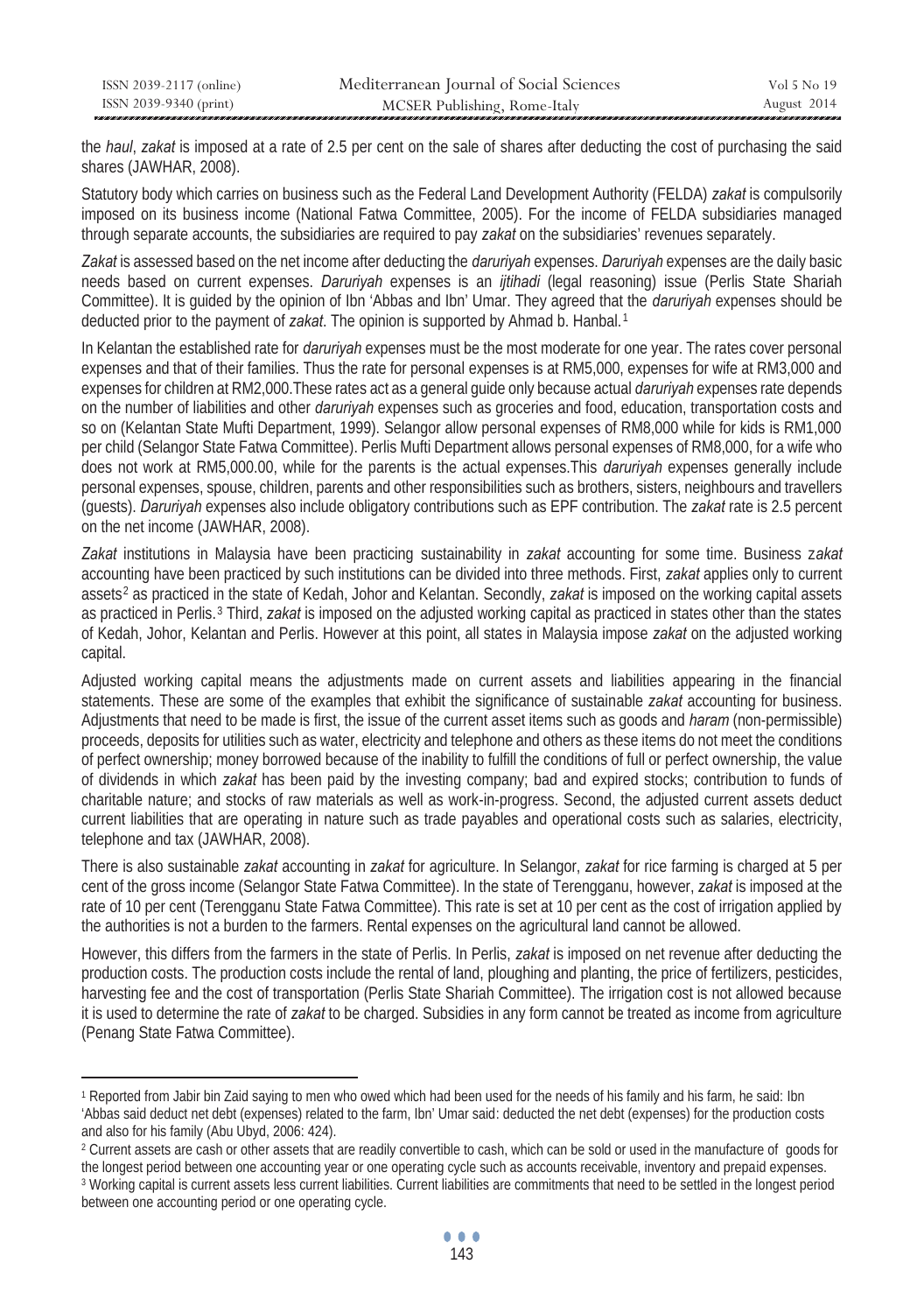| ISSN 2039-2117 (online) | Mediterranean Journal of Social Sciences | Vol 5 No 19 |
|-------------------------|------------------------------------------|-------------|
| ISSN 2039-9340 (print)  | MCSER Publishing, Rome-Italy             | August 2014 |

In general, the rate of *zakat* for agriculture is determined by the use of irrigation. For crops using irrigation without incurring any costs such as rain water, the rate of *zakat* is 10 per cent. For irrigated crops involving expensive costs, then the *zakat* rate is 5 per cent. For irrigated crops using paid irrigation at the rate of 50 per cent water and the other 50 per cent with rain water which incur expensive costs, then the rate of *zakat* is 7.5 per cent (JAWHAR, 2008).

#### **Sustainable** *Zakat* **Accounting and Scholars' Opinions In Malaysia**

Sustainable *zakat* accounting may or may not occur continuously, thus several questions about the ability of *zakat* accounting to change in accordance with the current needs and local circumstances have been raised to a few scholars of *zakat* in Malaysia. Three questions were posed. First, what is the argument in allowing a change in accounting *zakat* to be made? Second, what is the basis that can be used in the realization of a change in *zakat* accounting? Third, how to apply a method which can be used to implement a change in *zakat* accounting?

The selected scholars of zakat are divided into three categories. First, the jurists' category;<sup>1</sup> second, the economists' category;<sup>2</sup> and third, the *zakat* practitioners' category.<sup>3</sup> Each category is represented by 4 scholars of *zakat*. The total number of scholars of *zakat* involved is 12 people. A questionnaire was distributed to each of the selected scholar.

In accordance with the questions asked, the analysis of the opinions of these scholars of *zakat* is divided into three sections. First, analyze the reasons for the changes in *zakat* accounting. The second section analyzes the basis of the change in *zakat* accounting. Third, analyze the method to these changes in *zakat* accounting. The opinions of the selected scholars of *zakat* in Malaysia pertaining to the changes in *zakat* accounting is summarized in Table 2 as follows:

| <b>Basis</b>                                   | <b>Jurists</b> | Economists | <b>Practitioners</b> | Total |
|------------------------------------------------|----------------|------------|----------------------|-------|
| Arguments for Sustainable Zakat Accounting     |                | 3          | 4                    | 10    |
| Basis of Sustainable Zakat Accounting          |                | 4          | 4                    | 10    |
| Basis for Sustainable Zakat Accounting Methods |                | 3          |                      | 8     |

Table 2: Opinion on Sustainable *Zakat* Accounting

#### **Arguments for Sustainable** *Zakat* **Accounting**

 $\overline{a}$ 

A review of previous studies shows that *ijtihad* has played an important role in the sustainability of *zakat* rulings. It occurs both during the time of Prophet (pbuh), the Companions and during the *Tabi'in* (successors of the Companions' time). Thus the sustainability of *zakat* rulings through *ijtihad* should be continued.

The majority of scholars of *zakat* were of the same opinion. Table 2 shows 10 scholars of *zakat* (83.3 per cent) agree that *zakat* accounting changes can be done through *ijtihad*. However according to them, the duty of *zakat* is *qat'i* (clear, unequivocal and fixed), while developments in its *zakat* accounting is *ijtihadi*. The changes can be made through several methods such as *qiyas* (analogy), *maslahah mursalah* (public good and benefit) and other *fiqhiyah* methods.

<sup>1</sup> They consist of the Director of the Islamic Academy (then), University of Malaya, Department Head of Sharia (at the time), Faculty of

Islamic Studies, Universiti Kebangsaan Malaysia and two Mufti.<br><sup>2</sup> They consist of an economics professor, a professor of taxation and the two individual who have expertise in the field of Islamic finance in particular zakat.

<sup>3</sup> They consist of two zakat managers, two academicians who are directly involved with zakat accounting in Malaysia.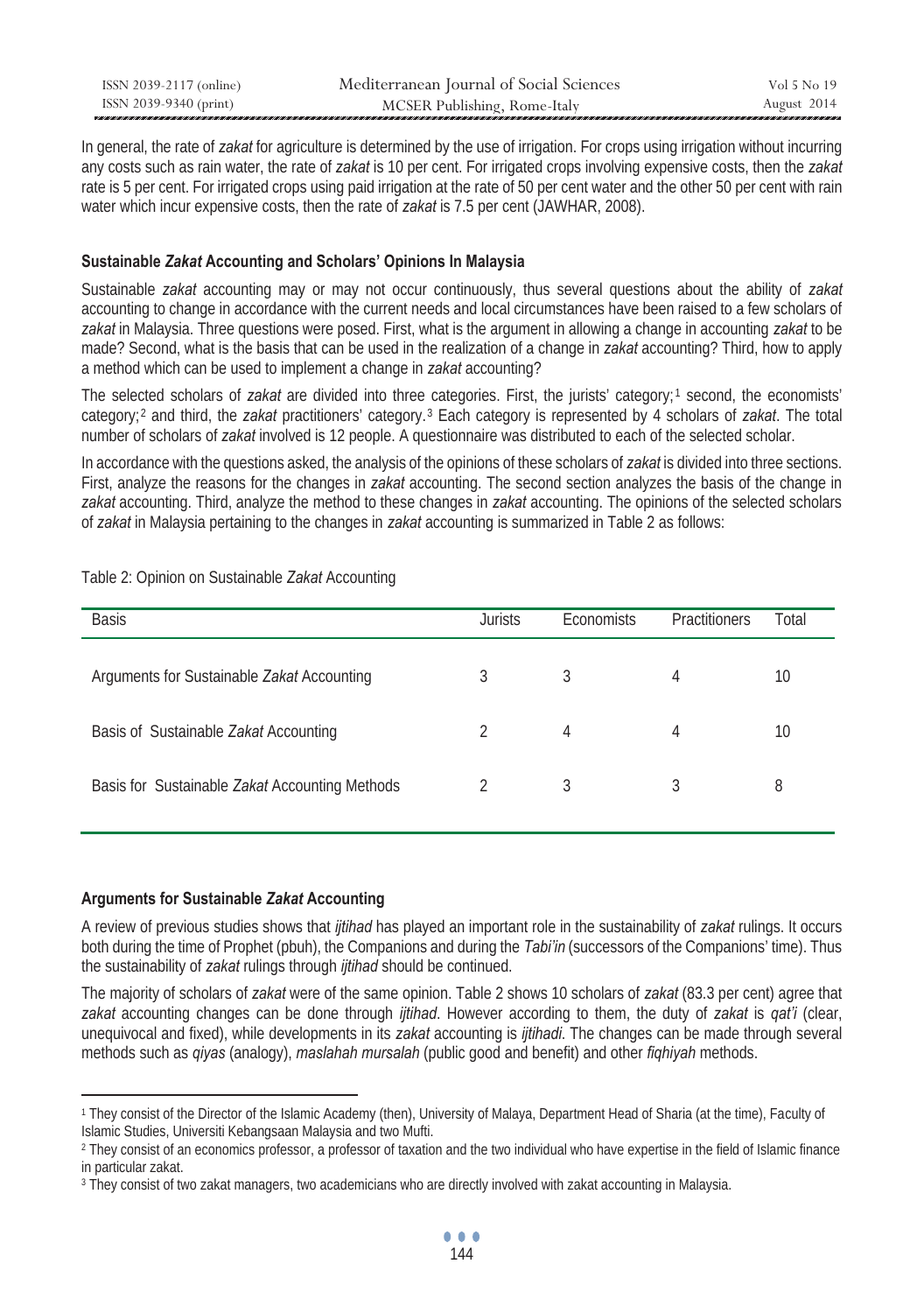| ISSN 2039-2117 (online) | Mediterranean Journal of Social Sciences | Vol 5 No 19 |
|-------------------------|------------------------------------------|-------------|
| ISSN 2039-9340 (print)  | MCSER Publishing, Rome-Italy             | August 2014 |

In other words, although *zakat* accounting can be changed based on *ijtihad*, nonetheless the changes made must be allowed by the Islamic tenets and laws. That was emphasized by the scholars of *zakat* in Malaysia. It must take into account the purpose of *nas* (revealed text), whether the *nas* is based on the Qur'an or Prophet Muhammad (pbuh). *'Illah* (the reason) behind any rulings on *zakat* reached must also be examined.

However, they argue that *ijtihad* is allowed on newly discovered assets such as shares, stocks and bonds. Various agricultural products that are not mentioned by the *Hadith* of Prophet Muhammad (pbuh), such as oil palm, rubber, coconut and others are also open to *ijtihad*. Thus for newly discovered property, *ijtihad* must be made immediately.

More specifically, they asserted that the party (or parties) making *ijtihad* must meet two main requirements before carrying out *ijtihad*. The first requirement is to understand the *dalil* (proofs) of al-Qur'an and the Sunnah in shaping the rules of law. The second condition is the understanding to Arabic language as used by the Arabic language experts. To enhance the decision made, a scholar suggested that the *ijtihad* is collectively reached either through an official dialogue, seminars, discussions and the like.

### **Basis of Sustainable** *Zakat* **Accounting**

The basis for sustainable *zakat* accounting is due to word assets, wealth or property (*al-Tawbah,* 9:103) and the fruits (produce) thereof (*al-Baqarah,* 2: 267) itself. Assets and fruits (produce) thereof in which obligatory *zakat* is imposed upon are mentioned in the general sense. This is one of the main reasons that sustainable *zakat* accounting will continue to transpire throughout time.

This was agreed by majority of the scholars of *zakat* in Malaysia. Table 2 displays 10 of these scholars (83.3 per cent) agreed that the word assets and the fruits (produce) thereof mentioned in the Qur'an is in the general form (*al-Tawbah*, 9: 103; *al-Baqarah*, 2:267). One of the scholars of *zakat* said, in effect, the verses are exposed to changes in interpretation. In fact it opens the door for the jurists to study, analyze and then explore methods of *zakat* accounting. Thus, according to another scholar of *zakat*, the *zakat* accounting methods developed will take into consideration, current needs and local circumstances.

In understanding the general terms ascribed by the Qur'anic verses in question, the scholars suggested that reference need to be made to the Sunnah of Prophet Muhammad (pbuh), *sirah* (biography) of Prophet (pbuh), the practices of the Khulafa 'al-Rasyidun and the Companions. Another economist suggested that the meanings to *zakat, sadaqah jariah*  (charitable alms), *infaq* (donations), *qard al-hasan* (benevolent loan) and others need to be studied in-depth. This study needs to be carried out so that the words could be construed in accordance with the word itself.

## **Sustainable Zakat Accounting Methods**

In ensuring the continuity of sustainable *zakat* accounting, among the methods that can be employed is to find the *'illah* as to why *zakat* itself is made compulsory. The jurists have agreed that a property will be imposed *zakat* if the asset has *'illah* that grow or has growth potential. Growing can be defined as 'the ability to produce income or profit' (Yusuf al-Qaradawi, 1999). Apart from growing as an *'illah*, there is also the view that richness (*al-ghina'*) itself is the *'illah* (Monzer Kahf, 1991).

The majority of scholars are of the opinion that *'illah* can change. Table 2 shows eight scholars of *zakat* (66.7 percent) agreed with the statement. In addition, they also argued that there are similarities between growing as the *'illah* with that of richness as the *'illah*. This is because whoever owns the property that grows and exceeds a certain limit in which obligatory zakat is imposed, they are classified as rich or wealthy.

Even the current situation can also affect *'illah* of the asset. According to them, if anyone has a lot of assets that are not growing such as copper money which is no longer valid, notwithstanding the amount in possession, he is not considered rich although copper itself has a price.

As such growing and wealth can be accepted as the property's '*illah* in which obligatory *zakat* is imposed. Both the *'illah* do not contradict each other. Upon application of the wealth as the *'illah* is used, then the property in which *zakat* is imposed could be further broadened.

## **Conclusion**